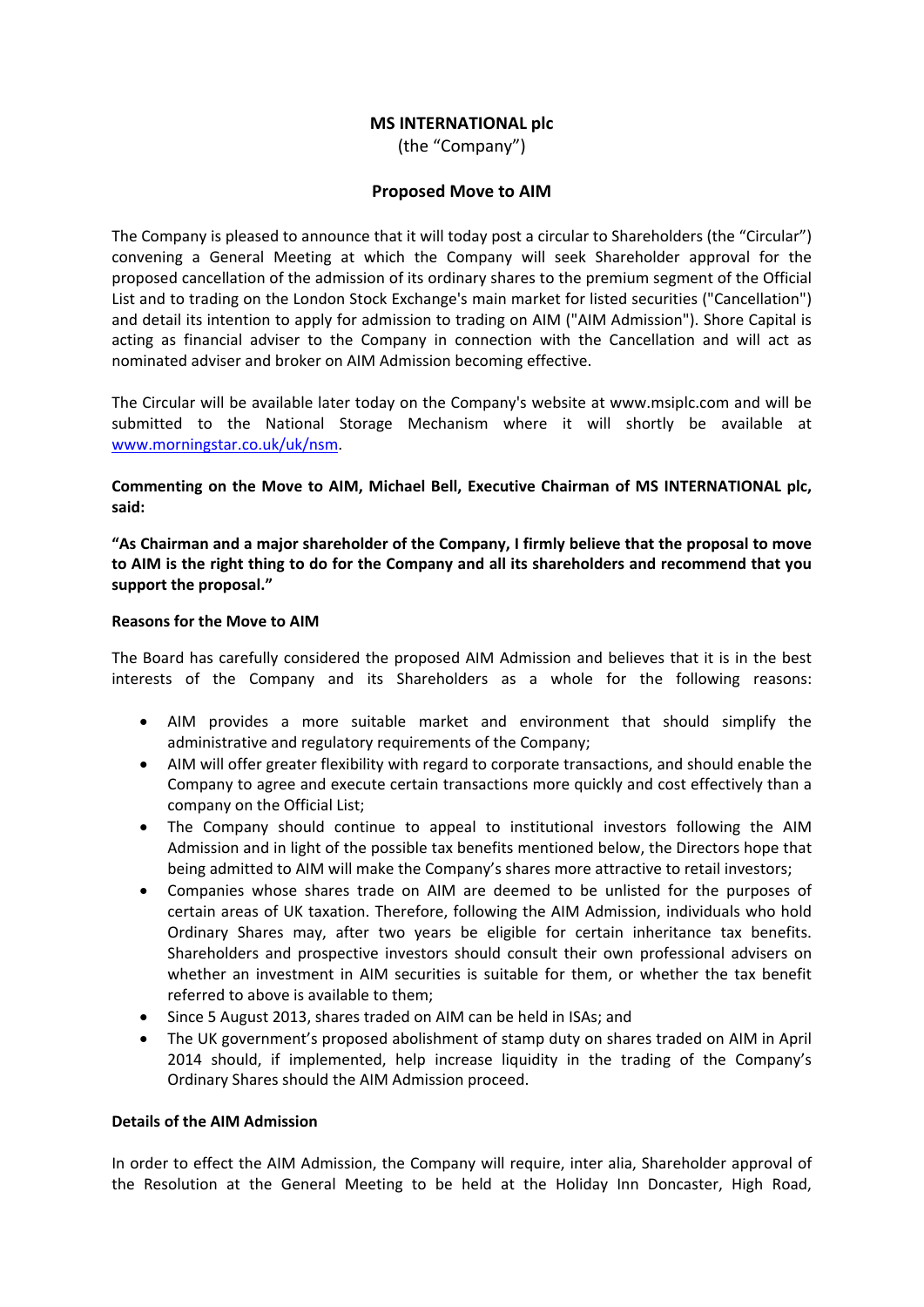Warmsworth, Doncaster, DN4 9UX at 11.00 a.m. on 24 October 2013. The Notice of General Meeting in the Circular sets out the terms of the Resolution which will be proposed at the General Meeting as a special resolution in order to approve the Cancellation and Admission. The Resolution is subject to approval being obtained from not less than 75 per cent. of Shareholders voting in person or by proxy and, if it is not passed, the Company will retain its premium listing on the Official List and its Ordinary Shares will remain traded on the Main Market.

Assuming the Resolution is passed, the Company will apply to cancel the listing of its Ordinary Shares on the Official List and to trading on the Main Market and will give 20 Business Day's notice of its intention to seek admission to trading on AIM under AIM's 'fast track procedure' for companies that have their securities traded on an AIM Designated Market (which includes the Official List).

It is expected that the last day of dealings in the Ordinary Shares on the Main Market will be 21 November 2013 and that cancellation of the listing of the Ordinary Shares on the Official List will take effect at 8.00 a.m. on 22 November 2013, being not less than 20 Business Days from the passing of the Resolution. Admission is expected to take place, and dealings in Ordinary Shares are expected to commence on AIM at 8.00 a.m. on 22 November 2013.

## **Irrevocable undertakings**

The Directors have received irrevocable undertakings to vote in favour of the Resolution from Shareholders holding in aggregate 72.2 per cent. of the existing issued Ordinary Shares (excluding those Ordinary Shares held in treasury) as at 30 September 2013, being the last practicable day before the publication of this document.

#### **Current trading**

The Company continues to trade well in both its 'Forgings' and 'Petrol Station Superstructures' divisions and prospects for their revenue growth remains favourable. However, as the Company has alluded to in recent statements, much of the global defence sector remains characterised by persisting procurement budget constraints and prevailing uncertainties. Whilst our 'Defence' division has a substantial order book for delivery in future years and a considerable pipeline of un‐ awarded new business prospects, the delay in such prospects becoming confirmed orders, means the Company expects its revenue for the first half year and the year as a whole to be less than that reported last year. Furthermore, given the highly operationally geared nature of the 'Defence' division, the Board expects the Company's profits before tax to be appreciably less in both instances than that reported last year.

The balance sheet remains robust with substantial net cash and short term deposits. In the light of this and the Directors' confidence in the Company's future business prospects, the Board will seek to maintain the dividend for the year.

## **Expected timetable of principal events**

| Event                                                        |                               |
|--------------------------------------------------------------|-------------------------------|
| Publication of the Circular                                  | 1 October 2013                |
| Latest time and date for receipt of completed Forms of Proxy | 11.00 a.m. on 22 October 2013 |
| <b>General Meeting</b>                                       | 11.00 a.m. on 24 October 2013 |
| Last day of dealings on the Official List                    | 21 November 2013              |
| <b>Cancellation effective</b>                                | 8.00 a.m. on 22 November 2013 |
| Admission and commencement of dealings on AIM                | 8.00 a.m. on 22 November 2013 |